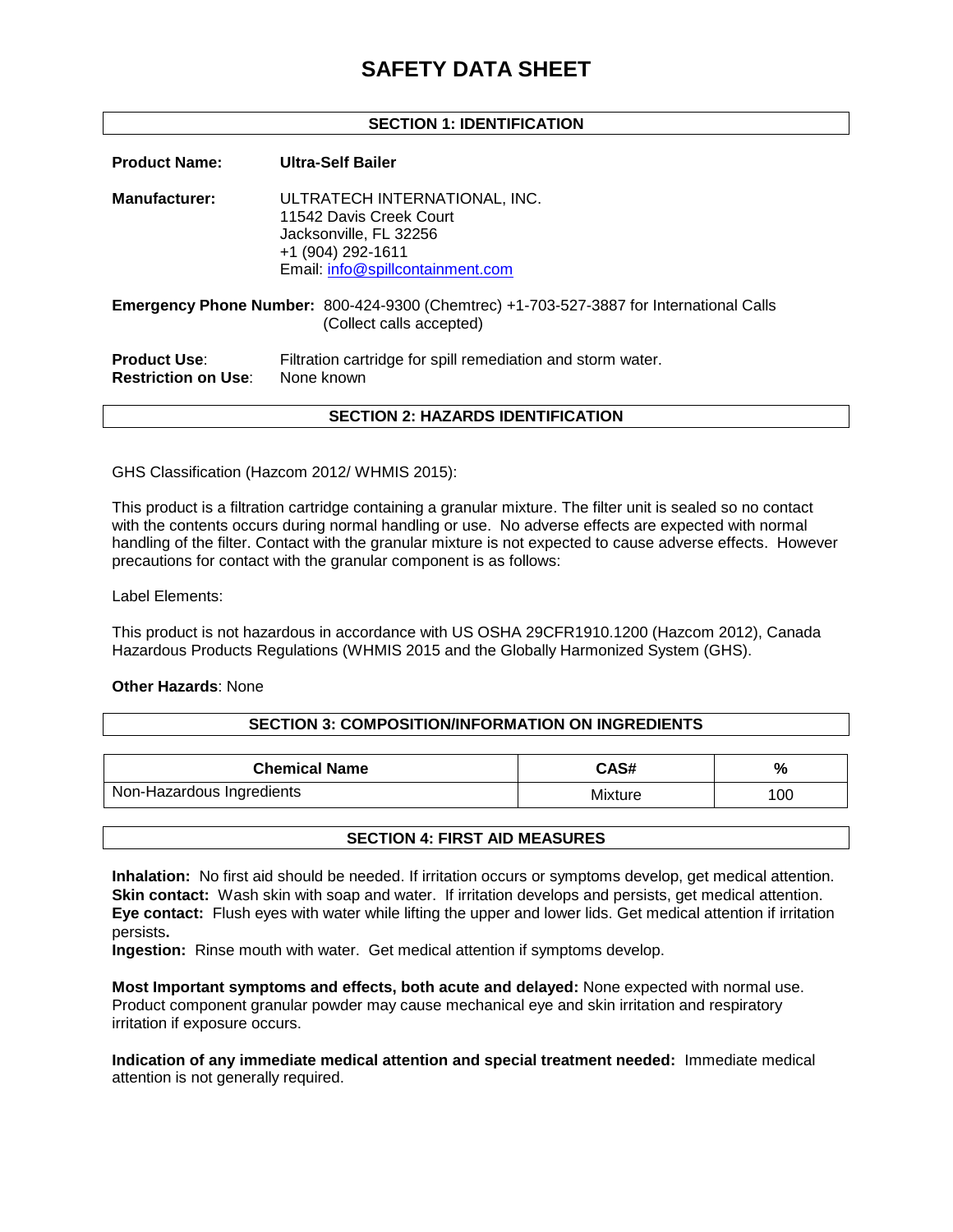# **SECTION 5: FIRE-FIGHTING MEASURES**

**Suitable and Unsuitable Extinguishing Media:** Use any extinguishing media suitable for the surrounding fire.

**Special Hazards Arising from the Chemical:** Product is not classified as flammable or combustible but will burn under fire conditions. Burning may release oxides of carbon, and toxic and irritating gases.

**Special Equipment and Precautions for Fire-Fighters:** Firefighters should wear positive pressure selfcontained breathing apparatus and full protective clothing for all fires involving chemicals.

# **SECTION 6: ACCIDENTAL RELEASE MEASURES**

**Personal Precautions, Protective Equipment and Emergency Procedures:** Product components are not classified as hazardous. However, hazardous contaminates may accumulate during the filtration process. Wear appropriate protective clothing and equipment as described in Section 8.

**Environmental Hazards:** Report spills and releases as required to appropriate authorities.

**Methods and Material for Containment and Cleaning Up:** Shovel or scoop spilled material. Collect any residual liquid with an inert absorbent material. If product is dry, collect dry residue in a manner that minimizes the generation of dust. Place in an appropriate container for disposal.

## **SECTION 7: HANDLING AND STORAGE**

**Precautions for Safe Handling:** Follow product instructions. Protect filters against physical damage. If exposure to product component granules: Avoid breathing dusts. Avoid contact with eyes, skin and clothing. Wash thoroughly with soap and water after handling.

**Conditions for Safe Storage, Including any Incompatibilities:** Avoid strong oxidizers. No special storage required.

#### **SECTION 8: EXPOSURE CONTROLS/PERSONAL PROTECTION**

| Non-Hazardous Ingredients | None Established |
|---------------------------|------------------|

**Appropriate Engineering Controls:** Use with adequate general or local exhaust ventilation to minimize exposures levels.

#### **Individual Protection Measures**:

**Respiratory Protection:** None needed under normal use conditions. If exposed to product component powder and exposure levels are excessive or irritation is experienced, an approved particulate respirator is recommended. Selection of respiratory protection depends on the contaminant type, form and concentration. Select in accordance with local regulations and good Industrial Hygiene practice.

**Skin Protection:** If exposed to product component powder: Impervious gloves recommended if needed to avoid prolonged skin contact.

**Eye protection:** If exposed to product component powder: Safety glasses or goggles recommended if needed to avoid eye contact.

**Other:** Wear protective clothing as required if handling filtration components that are contaminated.

# **SECTION 9: PHYSICAL AND CHEMICAL PROPERTIES**

**Appearance (physical state, color, etc.):** White and black mixed granules contained in a cylindrical cartridge.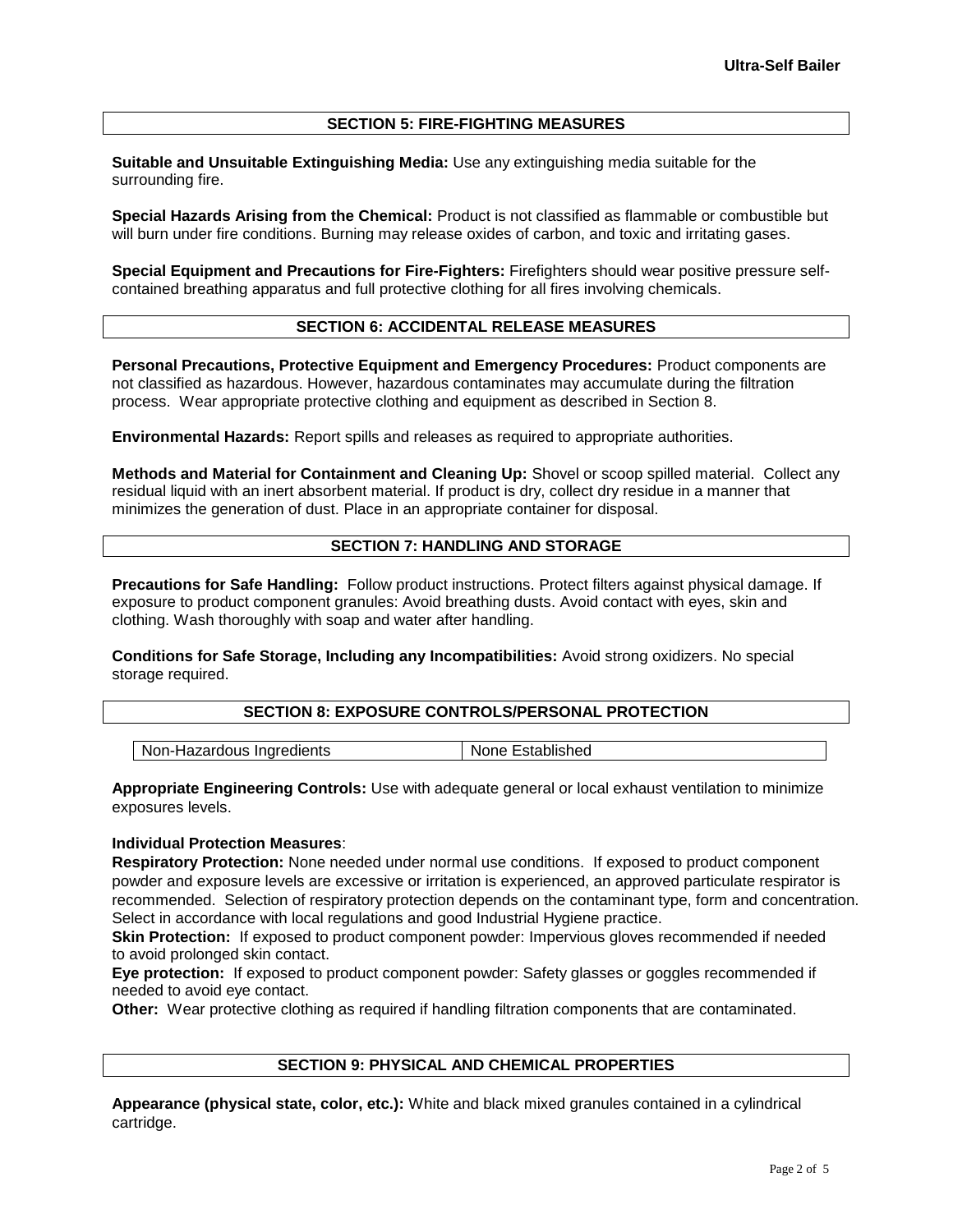## **Odor:** None.

| Odor threshold: Not established              | pH: Not applicable                                  |
|----------------------------------------------|-----------------------------------------------------|
| Melting point/freezing point: Not applicable | <b>Boiling Point: Not applicable</b>                |
| Flash point: Not applicable                  | Evaporation rate (butyl acetate =1): Not applicable |
| Flammability (solid, gas): Not flammable     | <b>VOC: 0%</b>                                      |
| Flammable limits: LEL: Not applicable        | <b>UEL:</b> Not applicable                          |
| Vapor pressure: Not applicable               | Vapor density: Not applicable                       |
| Relative density: Not available.             | Solubility(ies): Insoluble                          |
| Partition coefficient: n-octanol/water: Not  | Auto-ignition temperature: None                     |
| available                                    |                                                     |
| Decomposition temperature: Not available     | Viscosity: Not applicable                           |
| <b>Explosive Properties: Not applicable</b>  | <b>Oxidizing Properties: Not oxidizing</b>          |

## **SECTION 10: STABILITY AND REACTIVITY**

**Reactivity:** Not reactive.

**Chemical Stability:** Stable.

**Possibility of Hazardous Reactions:** None known

**Conditions to Avoid:** None known.

**Incompatible Materials:** Strong oxidizers.

**Hazardous Decomposition Products:** No hazardous decomposition products known.

# **SECTION 11: TOXICOLOGICAL INFORMATION**

#### **Potential Health Effects:**

**Inhalation:** Inhalation of dust may cause mechanical irritation.

**Ingestion:** No adverse effects expected.

**Skin contact:** Skin contact may cause mechanical irritation.

**Eye contact:** Contact may cause mild mechanical irritation.

**Chronic Effects:** Prolonged inhalation of dusts may cause damage to the lungs.

**Sensitization:** Components are not known to be sensitizers.

**Skin corrosion/irritation:** Components are not irritants.

**Eye damage/ irritation:** Components are not irritants.

**Respiratory Irritation:** No data available. Components are not irritants.

**Respiratory Sensitization:** Components are not respiratory sensitizers.

**Skin Sensitization:** None of the components have been shown to cause skin sensitization.

**Germ Cell Mutagenicity:** Components are not germ cell mutagens.

**Carcinogenicity:** None of the components of this product are listed as carcinogens by IARC, NTP, US OSHA or classified as carcinogens under the GHS.

**Reproductive Toxicity:** No adverse effects are expected. Components are not reproductive toxins. **Specific Target Organ** Toxicity:

**Single Exposure:** No adverse effects are expected.

**Repeat Exposure:** No data available.

**Aspiration Toxicity:** Components are not aspiration hazards.

**Acute Toxicity Values**:

Product is not acutely toxic.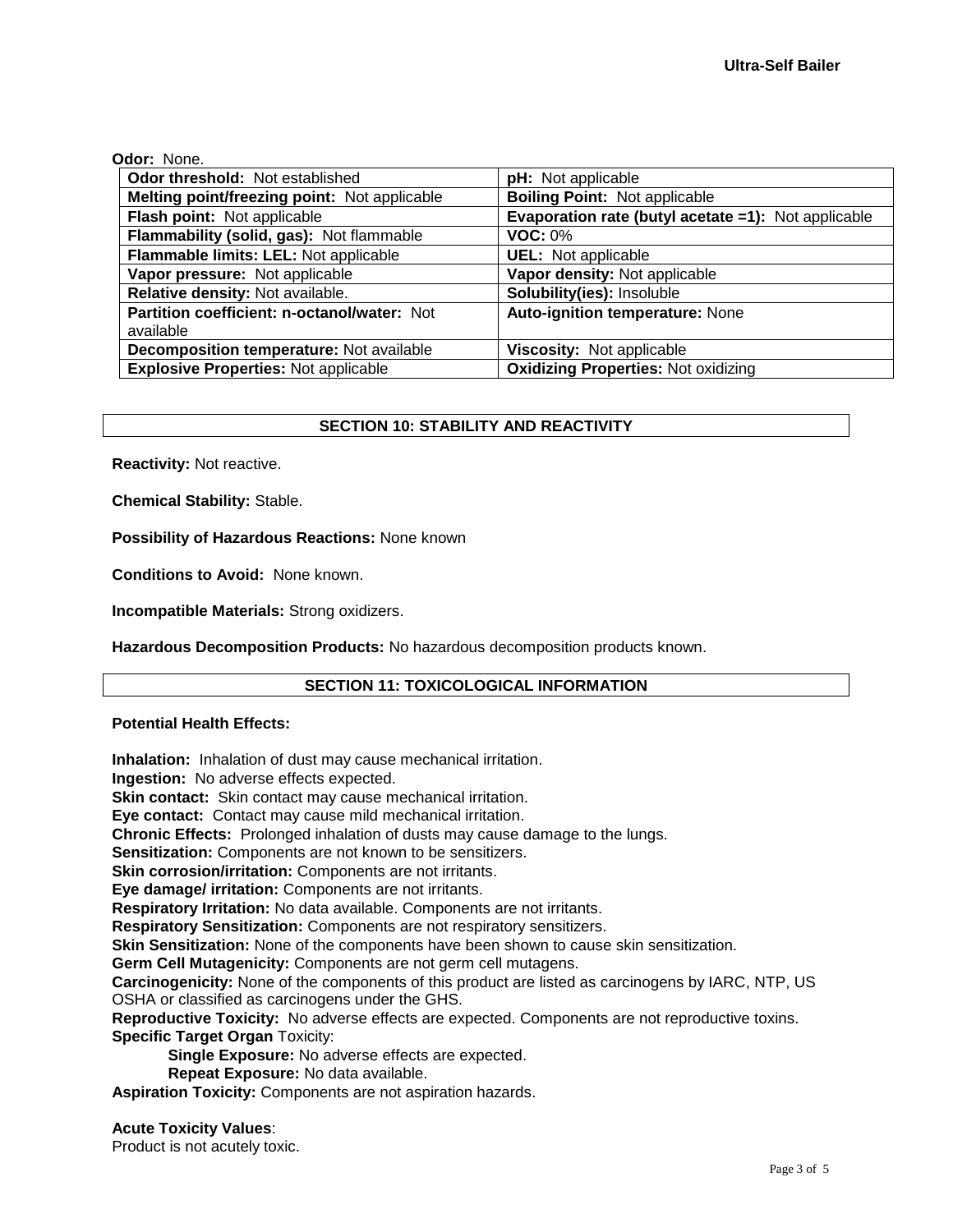# **SECTION 12: ECOLOGICAL INFORMATION**

## **Ecotoxicity:**

Product is not expected to hazardous to the environment.

**Persistence and Degradability:** No data for product.

**Bioaccumulative Potential:** No data for product.

**Mobility in Soil:** No data for product.

**Other Adverse Effects:** None known

## **SECTION 13: DISPOSAL CONSIDERATIONS**

Dispose in accordance with all local and national regulations. No specific disposal method is recommended. It is the responsibility of the user, at the time of disposal, to determine whether the product meets the criteria for hazardous waste.

## **SECTION 14: TRANSPORT INFORMATION**

|                        | UN<br><b>Number</b> | <b>UN Proper Shipping Name</b> | Hazard<br>Class(s) | <b>Packing</b><br>Group | <b>Environmental</b><br><b>Hazards</b> |
|------------------------|---------------------|--------------------------------|--------------------|-------------------------|----------------------------------------|
| <b>US DOT</b>          | N/A                 | Not Regulated                  | N/A                | N/A                     | N/A                                    |
| Canadian<br><b>TDG</b> | N/A                 | Not Regulated                  | N/A                | N/A                     | N/A                                    |
| EU<br><b>ADR/RID</b>   | N/A                 | Not Regulated                  | N/A                | N/A                     | N/A                                    |
| <b>IMDG</b>            | N/A                 | Not Regulated                  | N/A                | N/A                     | N/A                                    |
| <b>IATA/ICAO</b>       | N/A                 | Not Regulated                  | N/A                | N/A                     | N/A                                    |

# **SECTION 15: REGULATORY INFORMATION**

**CERCLA Hazardous Substances (Section 103)/RQ:** This product is not subject to CERCLA reporting requirements as it is sold. Many states have more stringent release reporting requirements. Report spills required under federal, state and local regulations.

**SARA Hazard Category (311/312):** Refer to Section 2 for the OSHA Hazard Classification,

**SARA 313:** This product contains the following chemicals regulated under SARA Title III, section 313: None

**EPA TSCA Inventory:** All ingredients are listed on the TSCA inventory or exempt.

**California Proposition 65:** This product does not contain any ingredients known to the state of California to cause cancer and/or reproductive harm.

**Canadian DSL**: All components are listed on the DSL or NDSL.

# **SECTION 16: OTHER INFORMATION**

| <b>NFPA Rating:</b> Health = $0$ | Flammability = $1$ | Instability = $0$     |
|----------------------------------|--------------------|-----------------------|
| <b>HMIS Rating:</b> Health = $0$ | Flammability = $1$ | Physical Hazard = $0$ |